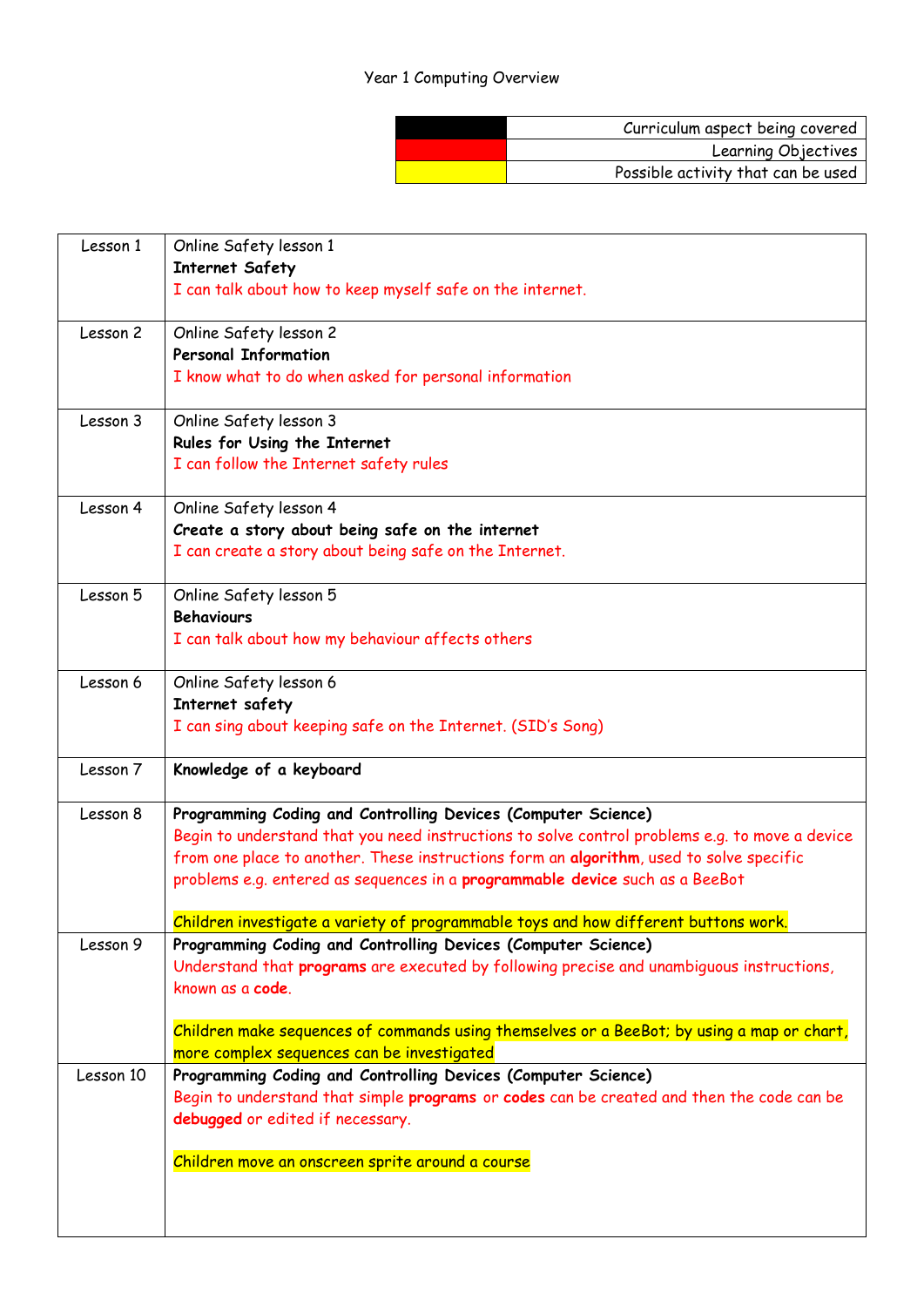| Lesson 11 | Digital Explorations (Digital Literacy and Computer Science)<br>Explore and share information from a variety of sources (including digital resources) |
|-----------|-------------------------------------------------------------------------------------------------------------------------------------------------------|
|           |                                                                                                                                                       |
|           | Children explore a given internet page to find out information about toys from the past                                                               |
| Lesson 12 | Digital Explorations (Digital Literacy and Computer Science)                                                                                          |
|           | Explore and share information from a variety of sources (including digital resources)                                                                 |
|           | Find information in relation to a topic in both the library and on the internet                                                                       |
| Lesson 13 | Communicating and Collaborating (Digital Literacy)                                                                                                    |
|           | Use passwords to access online resources and keep them private                                                                                        |
|           | Know that there are rules to keep them safe when accessing content online                                                                             |
| Lesson 14 | Communicating and Collaborating (Digital Literacy)                                                                                                    |
|           | Know messages can be sent electronically                                                                                                              |
|           | Know that there are rules to keep them safe when accessing content online                                                                             |
| Lesson 15 | Communicating and Collaborating (Digital Literacy)                                                                                                    |
|           | Show awareness that information online can be seen by others                                                                                          |
|           | Know that there are rules to keep them safe when accessing content online                                                                             |
|           | <b>Creating a class blog</b>                                                                                                                          |
| Lesson 16 | Multimedia (Information Technology)                                                                                                                   |
|           | Add text to graphics and use sound to communicate ideas                                                                                               |
|           | Children photograph play or PE and they add a caption or voice recording                                                                              |
| Lesson 17 | Multimedia (Information Technology)                                                                                                                   |
|           | Add text to graphics and use sound to communicate ideas                                                                                               |
|           | Children use a paint package to create a picture and annotate (e.g. Aboriginal art, labelling                                                         |
|           | parts of a plant, body part labels, routes to school, plan a playground or classroom)                                                                 |
| Lesson 18 | Multimedia (Information Technology)                                                                                                                   |
|           | Add text to graphics and use sound to communicate ideas                                                                                               |
|           | Children sequence images for narrative or non-narrative writing (e.g. school incident, a route                                                        |
|           | to school, life cycles, simple timeline)                                                                                                              |
| Lesson 19 | Digital Imagery (Information Technology)                                                                                                              |
|           | Using a variety of tools to create and manipulate an image (picture)                                                                                  |
|           | Know they can use devices to capture and video images                                                                                                 |
|           | Use digital images and art packages to investigate the work of other artists                                                                          |
| Lesson 20 | Digital Imagery (Information Technology)                                                                                                              |
|           | Using a variety of tools to create and manipulate an image (picture)                                                                                  |
|           | Know they can use devices to capture and video images                                                                                                 |
|           | Use an art package to explore techniques (e.g. patterning, tiling, stamping)                                                                          |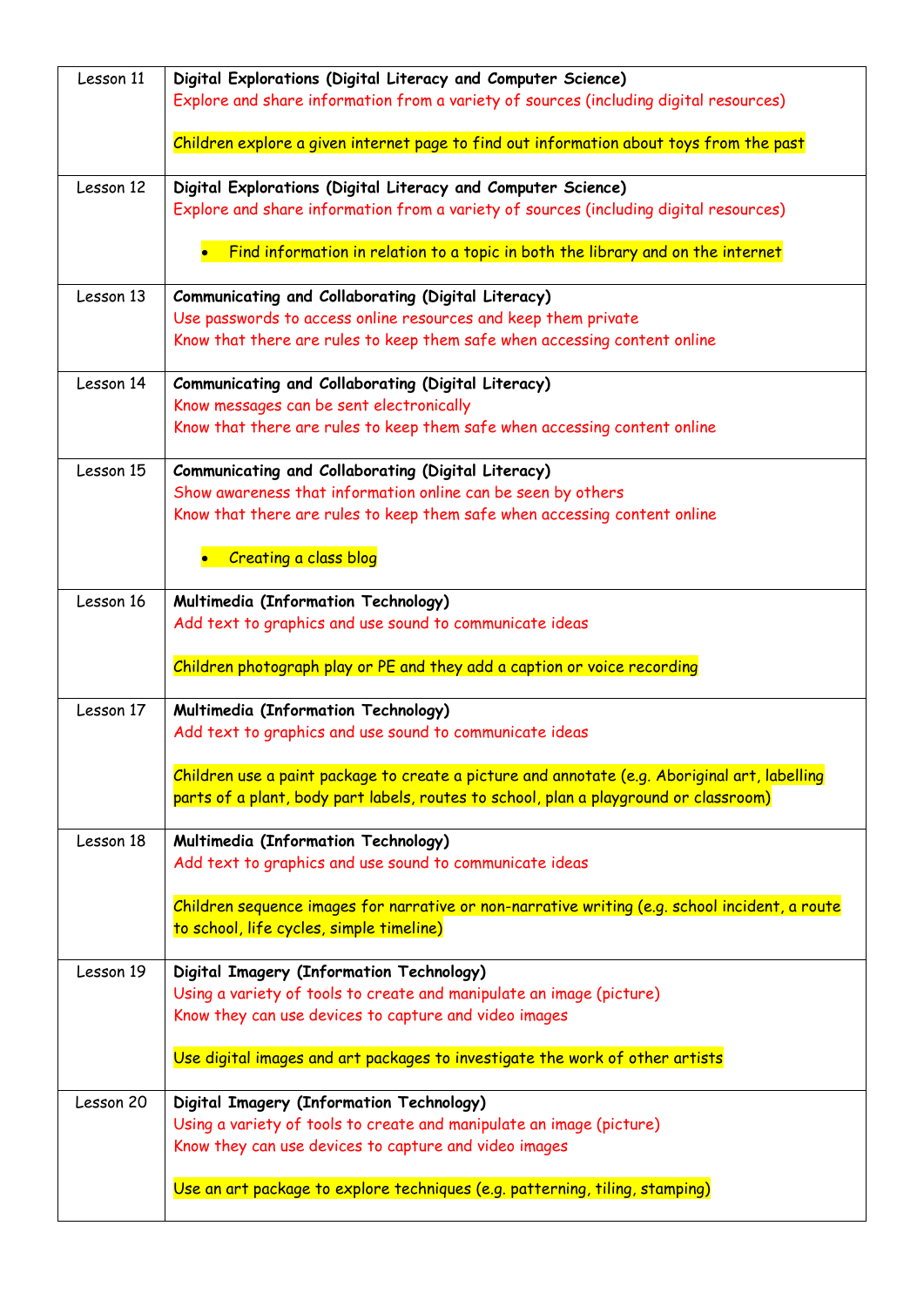| Lesson 21 | Digital Imagery (Information Technology)                                                      |
|-----------|-----------------------------------------------------------------------------------------------|
|           | Using a variety of tools to create and manipulate an image (picture)                          |
|           | Know they can use devices to capture and video images                                         |
|           | Children design wrapping paper for Christmas or DT project.                                   |
| Lesson 22 | Music and Sound (Information Technology)                                                      |
|           | Know they can record sound using ICT that can be stored and played back.                      |
|           | Locate, listen to, play and begin to record sounds                                            |
|           | Use software to change the musical phases they create                                         |
|           | Use sound recording devices to record sounds around the school and identify them.             |
|           |                                                                                               |
| Lesson 23 | Music and Sound (Information Technology)                                                      |
|           | Know they can record sound using ICT that can be stored and played back.                      |
|           | Locate, listen to, play and begin to record sounds                                            |
|           | Use software to change the musical phases they create                                         |
|           | Use sound buttons in a program to hear sounds and link them to pictures                       |
| Lesson 24 | Music and Sound (Information Technology)                                                      |
|           | Know they can record sound using ICT that can be stored and played back.                      |
|           | Locate, listen to, play and begin to record sounds                                            |
|           | Use software to change the musical phases they create                                         |
|           |                                                                                               |
|           | Compose a simple musical phase to link with another curriculum area                           |
| Lesson 25 | Music and Sound (Information Technology)                                                      |
|           | Know they can record sound using ICT that can be stored and played back.                      |
|           | Locate, listen to, play and begin to record sounds                                            |
|           | Use software to change the musical phases they create                                         |
|           |                                                                                               |
|           | Children record their talk while in role as a topic-based or story character                  |
| Lesson 26 | Data Handling - Collecting, Analysing, Evaluating and Presenting Data (Information            |
|           | Technology)                                                                                   |
|           | Begin to understand that you can use software to represent data and information on screen.    |
|           | Understand that tools can be used to sort and illustrate the data in different ways.          |
|           | By selecting appropriate tools they can create a graph or chart to answer questions.          |
|           | Begin to understand they need to use a password to access different things on the computer,   |
|           | tablet or online.                                                                             |
|           | Table top activities with read objects sorted into hoops using a variety of criteria (colour, |
|           | hard/soft, metal/non-metal, size etc)                                                         |
|           |                                                                                               |
|           |                                                                                               |
|           |                                                                                               |
|           |                                                                                               |
|           |                                                                                               |
|           |                                                                                               |
|           |                                                                                               |
|           |                                                                                               |